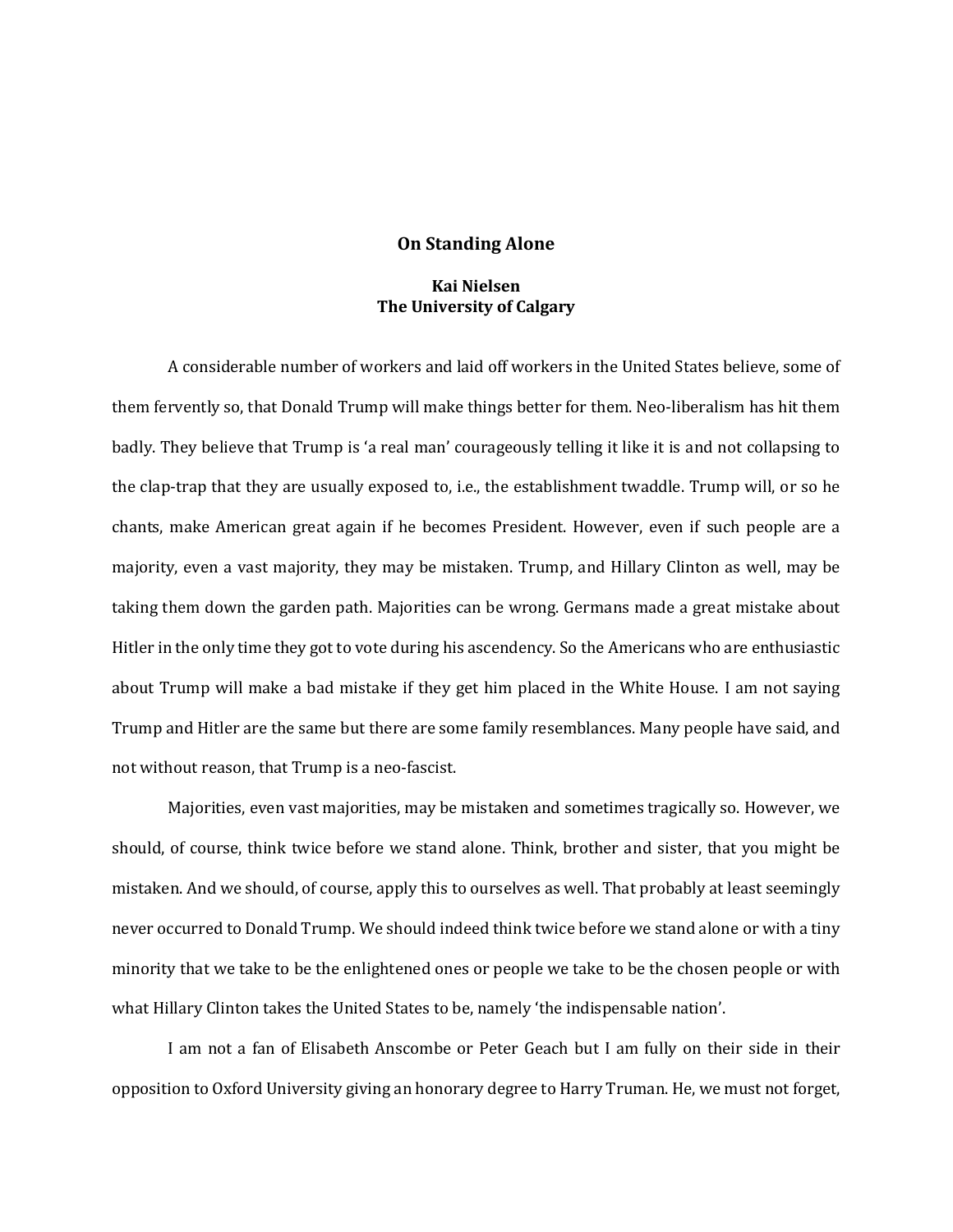ordered the atomic bombing of Japan. This was something that should have been treated as a war crime with Truman as a war criminal. I am also disquieted by Obama's (2016) showing up at the site of the brutal mass destruction in Japan of both masses of people and of two cities without a whisper on his part of the horror that it created and without negation of claims of its alleged necessity. With Obama there was no acknowledgement that something not only unnecessary but also criminal had taken place caused by the country that Truman was the president of. It was not, to put it mildly, one of the U.S.A.'s finest moments. In doing what they did, war crimes on a monstrous scale were committed. An apology, which Obama did not give, wouldn't have been nearly sufficient. What was morally required was a public recognition that a monstrous crime had been committed by the United States with those bombings. Japan was plainly on its knees and the United States knew it. So it was plainly a war crime.

Sometimes both in science and in political and social affairs standing alone has advanced things. And sometimes at great cost to the stand-aloners. But that has not always been so. Sometimes stand-aloners have also been very mistaken. Sometimes plainly so and sometimes tragically so. Sometimes their mistakenness has been a matter of dogmatism or stupidity or both. But also sometimes of remarkable importance. However, the mistakes of going it alone are just publicly ignored, unless they are tragically mistaken. Otherwise the going-along-mistakenly are soon forgotten. They then are usually just not even remembered that there were mistaken. Franklin Roosevelt is remembered. Calvin Coolidge only barely. Only monstrously bad guys like Hitler or George Wallace are remembered. Not MacArthur or Ford.

What are our criteria for the sometimes goodness of going alone? We do not usually ask why of those who push things forward in these matters. We are only likely to note that things are going forward when what was done was striking. For example, Daniel Berrigan's actions were striking, Jeb Bush's were not. The defeated go-it-aloners are forgotten unless their situations are very contested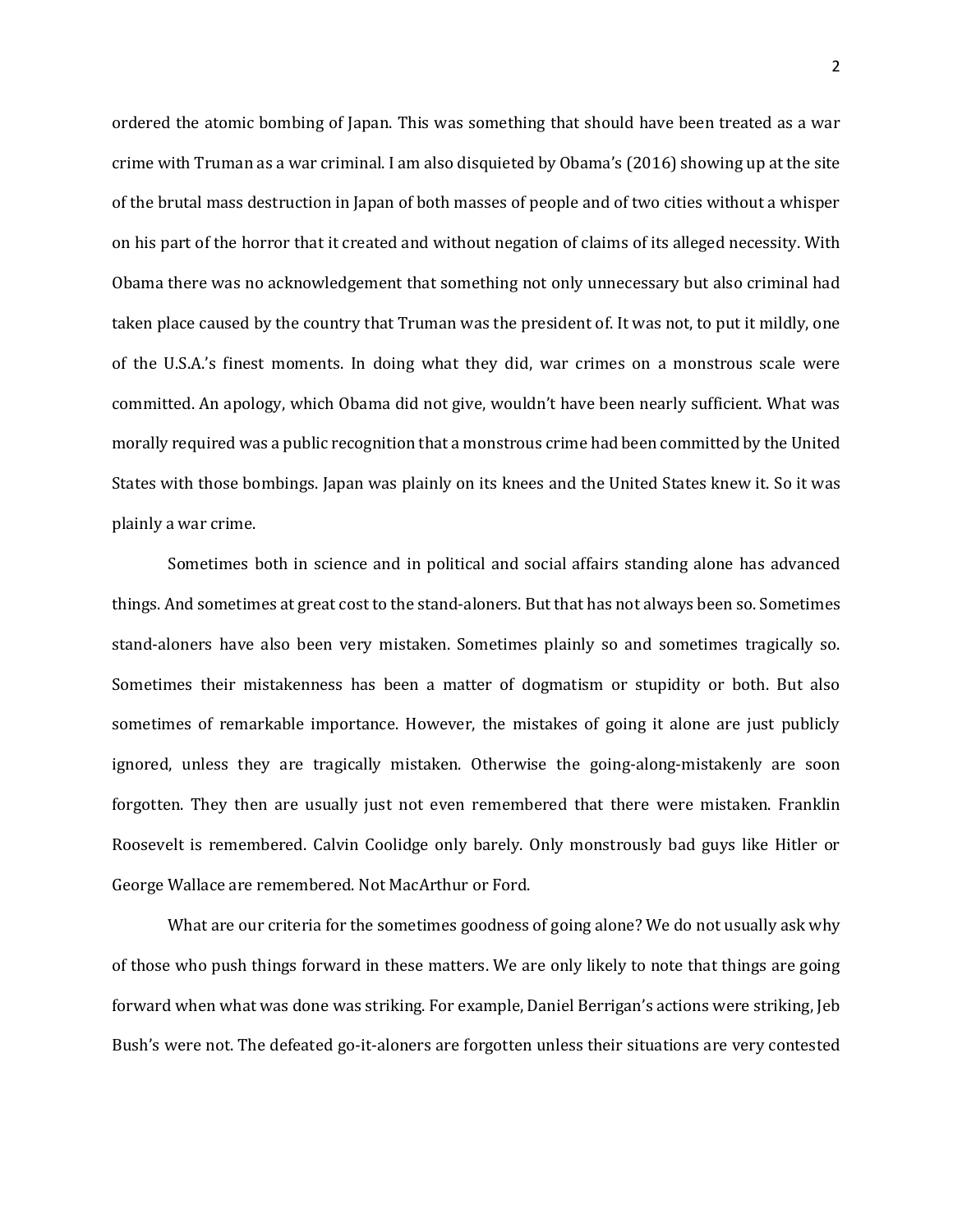such as Woodrow Wilson's once were or as Henry Kissinger's were. But while there can be unsung poets, unnoticed cosmopolitans are hard to find.

Are all major politicians cosmopolitans? Certainly not. George W. Bush, John Diefenbaker, Stephen Harper, Gerald Ford, Ronald Reagan and now Donald Trump were or are not. Pierre Trudeau, Tommy Douglas, Adlai Stevenson, Woodrow Wilson, Henry Kissinger and Michael Ignatieff are or were. Though these cosmopolitans were or are of many different camps, they all are regarded as uncontroversially cosmopolitans. Even those who detested Pierre Trudeau or Henry Kissinger acknowledge that they were cosmopolitans. Among the Nazis, Speer and Schmidt were cosmopolitans, Hitler and Goering were not. Some cosmopolitans are to be approved of and some not. But the same thing obtains for non-cosmopolitan politicians. Eisenhower was one thing, Nixon another. But it does not obtain for anti-cosmopolitans, for example, Trump, Nixon, Chretien, Diefenbaker, Goering, Eisenhower or Reagan. They all were or are anti-cosmopolitans. Yet some might view Reagan or Eisenhower favorably while recognizing they were anything but cosmopolitan. Well people, even politicians, can be decent and still not be cosmopolitans. And some can be cosmopolitan and indecent. Kissinger, for example. Cosmopolitans come in many colors and shades of colors. They are all over the map. Sometimes to be welcomed, sometimes to be abhorred and sometimes in fact to be indifferent about. Henry Wallace (not George) and Kissinger to be abhorred, Ignatieff and Ford to be indifferent about.

History reveals that sometimes standing alone or nearly alone is the thing to be done. We should not just hunker down. Think of what it must have been to be in Germany under Hitler's reign or to be in East Germany with the Stasi vigorously in business. Can or even should we avoid some hunkering? Well, there one should be crafty.

On another note, standing-aloneness sometimes but not always has indeed marked progress. But certainly not invariably so. Sometimes it is foolish as some were by refusing to use seatbelts when